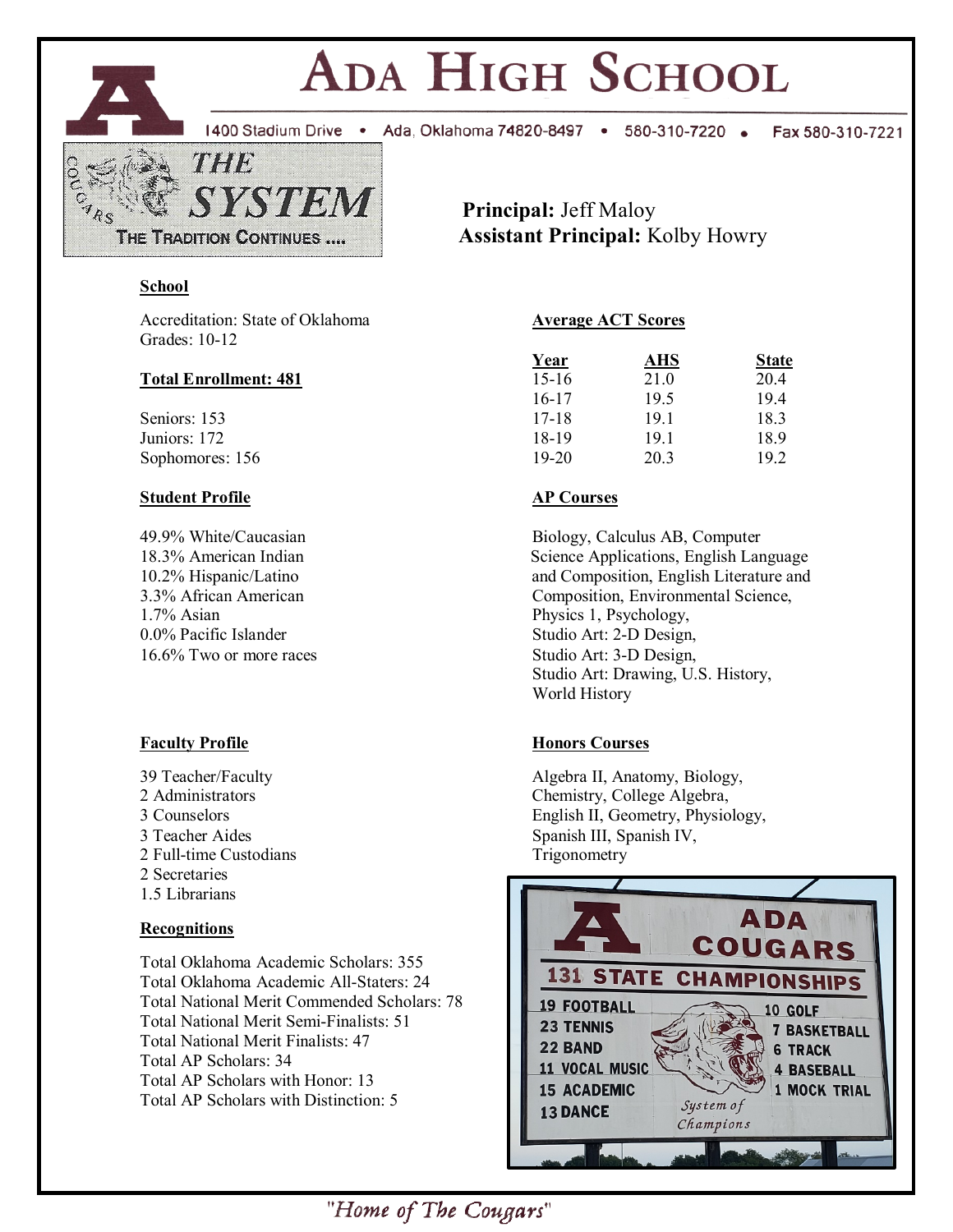

# ADA HIGH SCHOOL

1400 Stadium Drive . Ada, Oklahoma 74820-8497 . 580-310-7220 . Fax 580-310-7221

#### **2020-2021 Ada High School Profile**

CEEB code: 370003 Main office: (580) 310-7220 Counseling office: (580) 310-7224, (580) 310-7225, (580) 310-7226 Principal: Jeff Maloy Assistant Principal: Kolby Howry School Counselors: Kelly Lowrance, Terry Swopes, Ali Lawson

#### **Community**

Encompassing twelve square miles, the Ada Public School District serves the educational needs for the city of Ada, Oklahoma. Located in south central Oklahoma, Ada enjoys a stable economic base due to many industries that call Ada home. Currently, the district consists of one high school, one junior high school, and four elementary schools utilizing a Pre-K-K, 1-2, 3-4, 5-6, 7-9, and 10-12 grade-level configuration.

#### **School**

Ada High School is a comprehensive three-year public high school enrolling 524 students in grades 10 through 12. The school opened in the fall of 1903 and graduated its first senior class in the spring of 1907. Ada High School is accredited by the Oklahoma State Department of Education and holds membership in the College Board.

#### **Curriculum**

The academic program is organized on a 2 semester schedule. Students take seven 50-minute classes 5 days a week.

AP and Honors courses are offered.

Vocational training is also offered through the partnership program with Oklahoma Career Tech. Students have the opportunity to attend Pontotoc Technology Center for half of the school day as they earn their credits to graduate. Ada High also partners with state universities to allow seniors to attend concurrent courses for credit, whether in the classroom or online. Juniors are also allowed to take concurrent courses; however, their courses will be taken online and at Ada High School.

#### **Graduation Requirements**

A minimum of 25 credits is required for graduation. Each student must complete 30 hours of service learning, pass the 14 standards of state mandated financial literacy, and attend state mandated CPR training.

#### **Rank**

Class ranks are reported for both the weighted and non-weighted grade point averages.